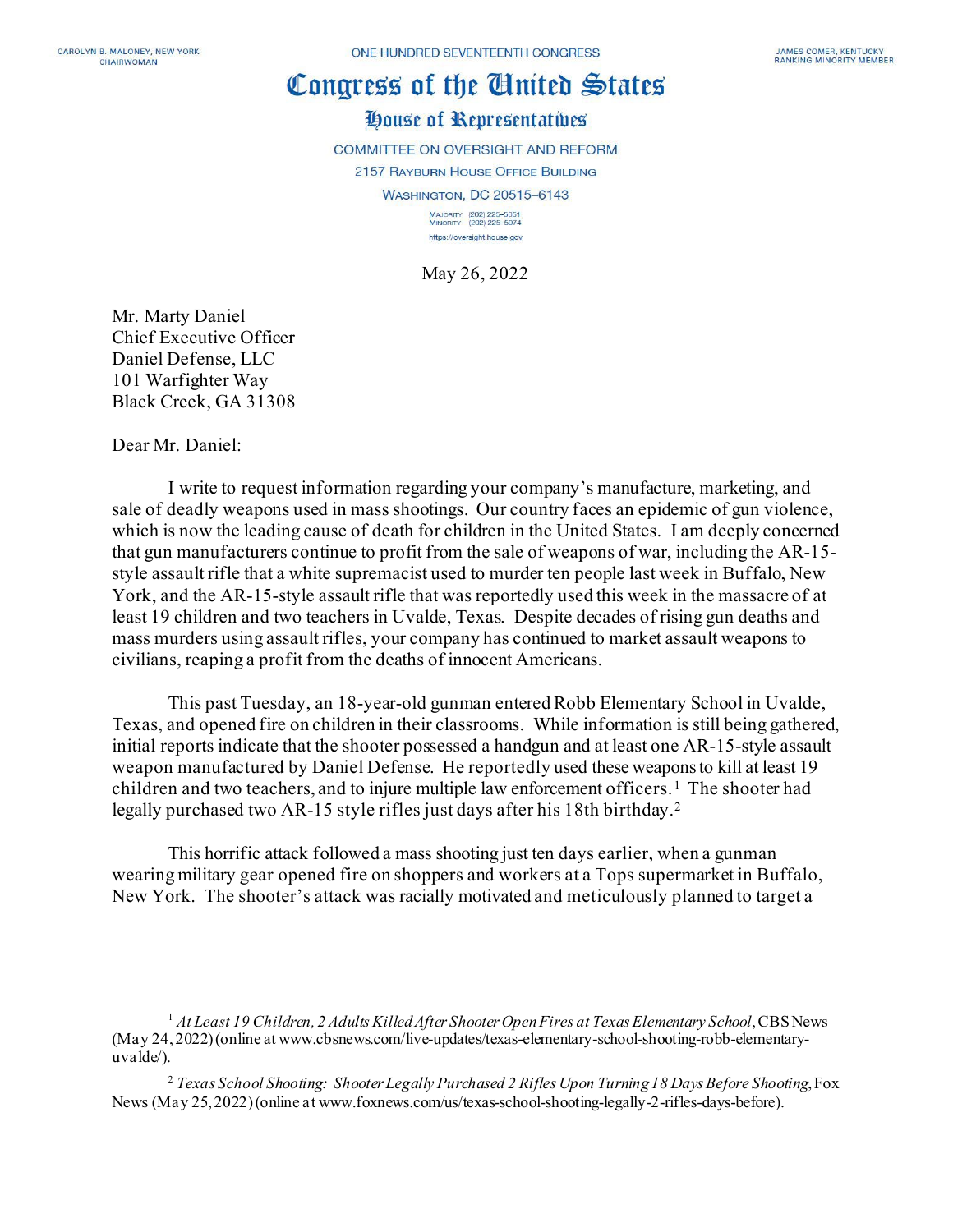predominately Black community. [3](#page-1-0) Using a Bushmaster XM-15, a semiautomatic rifle, the shooter murdered ten innocent people—including an armed security guard—and seriously wounded three others.[4](#page-1-1) 

The mass murders in Uvalde and Buffalo are just the latest examples of AR-15-style semiautomatic weapons being used to perpetrate mass shootings of innocent Americans. In fact, your company's own weapons of war have been repeatedly used to carry out horrific and deadly attacks. In addition to this week's horrific shooting in Texas, four Daniel Defense AR-15-style rifles were found in the hotel room of the 2017 Las Vegas shooter. This shooter used more than a dozen assault weapons to massacre 60 people and wound more than 400 others. One of these Daniel Defense weapons was found with a bump stock and a 100-round magazine.<sup>[5](#page-1-2)</sup>

Many other acts of violence, including homicides, have been carried out across the United States with weapons similar in nature to those you sell.[6](#page-1-3) The deadly impact of your products is by design. AR-15-style rifles, in particular, were created to inflict maximum casualties in the shortest amount of time. These rifles are so named because they are largely based on the AR-15, which was originally marketed by Colt to the military.<sup>7</sup> Gun manufacturers have repeatedly emphasized the military characteristics of these firearmsin advertising to civilians. Bushmaster, for example, touted the XM-15 as having "[v]ersatility on the Range or During Patrol," advertising it with the slogan: "Bravery on Duty."<sup>[8](#page-1-5)</sup> Your company has marketed your products in a manner associating firearms and minors, posting a picture as recently as last week of a small child holding an AR-15-style weapon, with a caption quoting a biblical proverb to "Train up a child in the way he should go, and when he is old, he will not depart from it." That tweet has since been deleted.

<span id="page-1-2"></span><sup>5</sup> *LIST: Guns and Evidence from Las Vegas Shooter Stephen Paddock*, KTNV Las Vegas (Jan. 19, 2018) (online at www.ktnv.com/news/las-vegas-shooting/list-guns-and-evidence-from-las-vegas-shooter-stephenpaddock).

<span id="page-1-3"></span><sup>6</sup> *See, e.g.*, Violence Policy Center, *Large Capacity Ammunition*(May 23, 2022) (online at https://vpc.org/fact\_sht/VPCshootinglist.pdf); Everytown for Gun Safety,*Analysis of Recent Mass Shootings*(Aug. 2015) (online at www.issuelab.org/resources/22702/22702.pdf).

<span id="page-1-4"></span><sup>7</sup> *A Brief History of the AR-15*, National Public Radio (Feb. 28, 2018) (online at www.npr.org/2018/02/28/588861820/a-brief-history-of-the-ar-15); *Once Banned, Now Loved and Loathed: How the AR-15 Became "America's Rifle*,*"*New York Times (Mar. 3, 2018) (online at www.nytimes.com/2018/03/03/us/politics/ar-15-americas-rifle.html).

<span id="page-1-5"></span><sup>8</sup> Violence Policy Center, *The Militarized Marketing of Bushmaster Assault Rifles*(Apr. 2018) (online at https://vpc.org/wp-content/uploads/2018/04/Bushmaster2018.pdf).

<span id="page-1-0"></span><sup>&</sup>lt;sup>3</sup> *Buffalo Supermarket Shooting: What Do We Know So Far?*, Associated Press (May 16, 2022) (online at https://apnews.com/article/buffalo-shooting-what-to-know-bcb5e0bd2aedb925d20440c2005ffef8).

<span id="page-1-1"></span><sup>4</sup> *Massacre Suspect Said He Modified Bushmaster Rifle to Hold More Ammunition*, Washington Post (May 15, 2022) (online at www.washingtonpost.com/investigations/2022/05/15/buffalo-shooting-gun-boughtbushmaster/); *How the 18-Year-Old Suspect Legally Obtained Guns Before the Buffalo Mass Shooting*, CNN (May 17, 2022) (online at www.cnn.com/2022/05/17/us/buffalo-mass-shooting-guns-suspect/index.html); *"All These Innocent Lives": These Were the Victims in the Buffalo Attack*, New York Times (May 15, 2022) (online at www.nytimes.com/2022/05/14/nyregion/victims-buffalo-shooting.html).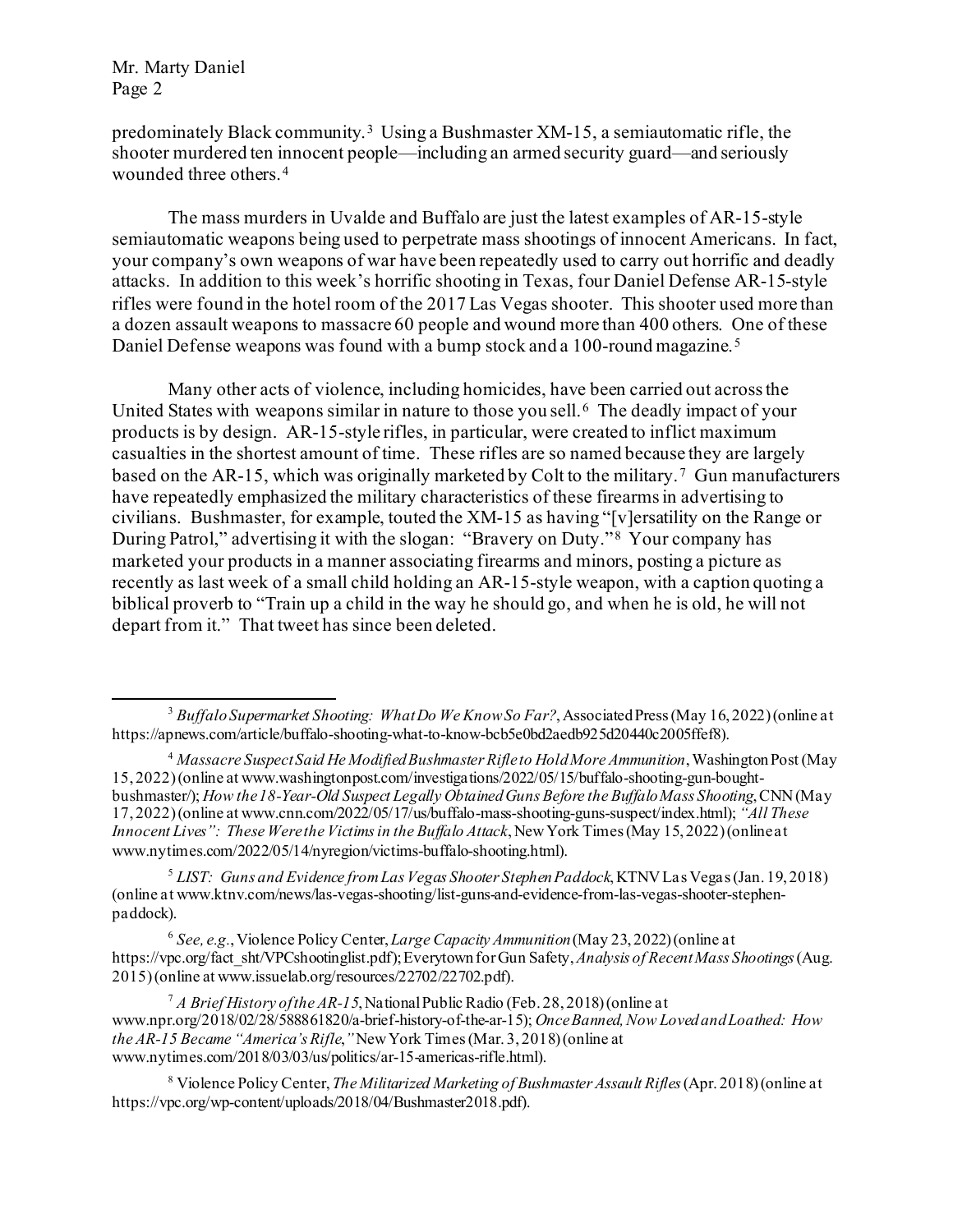Major businesses and retailers have acted in recognition of the deadly potential of assault weapons. Walmart has not sold the AR-15 and similar firearms in its stores since 2015.[9](#page-2-0) In 2019, following a mass shooting in El Paso that killed 23 people, Walmart stopped selling ammunition for assault-style weapons.[10](#page-2-1) Similarly, Dick's Sporting Goods announced in 2018 that it would stop selling assault-style firearms in its stores and locations, going so far as destroying \$5 million worth of assault weapons in its inventory.[11](#page-2-2) In 2018, Bank of America announced that it would stop lending money to gun manufacturers that make military-style firearms for civilian use, like the AR-15. [12](#page-2-3) Ending the sale, manufacture, and possession of assault rifles is also supported by the vast majority of Americans, and recognized by medical associations as essential to protect public health and welfare[.13](#page-2-4)

Despite strong public support for an assault-weapon ban in light of the horrific violence perpetrated with assault-style rifles, your company continues to manufacture large quantities of assault weapons and aggressively market them to the public. Guns have become the leading cause of death for children and teens in the United States.[14](#page-2-5) The Committee respects the rights of law-abiding Americans under the Second Amendment, but that does not excuse irresponsible corporate conduct that fuels deadly gun violence and endangers our children.

The Committee is investigating the sale and marketing of your company's AR-15-style semiautomatic rifles and similar firearms to inform legislative efforts to achieve common-sense gun safety reform to save Americans' lives.

To address this urgent public safety issue, the Committee is holding a hearing on June 8, 2022, to examine the root cause of gun violence and evaluate measures to prevent further loss of

www.washingtonpost.com/news/business/wp/2018/02/28/dicks-sporting-goods-ceo-says-company-will-no-longersell-assault-rifles-guns-to-people-under-21/); *Dick's Sporting Goods Destroyed \$5 Million Worth of Guns*, New York Times (Oct. 8, 2019) (online at www.nytimes.com/2019/10/08/business/dicks-sporting-goods-destroyingguns-rifles.html).

<span id="page-2-3"></span><sup>12</sup> *Bank of America to Stop Financing Makers of Military-Style Guns*, New York Times (Apr. 10, 2018) (online at www.nytimes.com/2018/04/10/business/bank-of-america-guns.html).

<span id="page-2-4"></span><sup>13</sup> Gallup, *In Depth: Topics A To Z, Guns*(online at https://news.gallup.com/poll/1645/guns.aspx) (accessed May 25, 2022); American Academy of Pediatrics, *Advocacy: Assault Weapons Bans*(online at www.aap.org/en/advocacy/state-advocacy/assault-weapons-bans/); American Medical Association, *Press Release: AMA Recommends New, Common-Sense Policies to Prevent Gun Violence* (Jun. 12, 2018) (online at www.amaassn.org/press-center/press-releases/ama-recommends-new-common-sense-policies-prevent-gun-violence)(accessed May 25, 2022).

<span id="page-2-5"></span><sup>14</sup> *In a First, Firearms Were the Leading Cause of Death for U.S. Children and Teens in 2020*, NBC News (Apr. 22, 2022) (online at www.nbcnews.com/health/health-news/guns-leading-cause-death-children-teensrcna25443).

<span id="page-2-0"></span><sup>9</sup> Walmart,*Walmart Statement on Firearms Policy* (Feb. 28, 2018) (online at https://corporate.walmart.com/newsroom/2018/02/28/walmart-statement-on-firearms-policy).

<span id="page-2-1"></span><sup>10</sup> *Walmart Halts Ammunition Sales for Assault-Style Rifles; Kroger Calls for Gun Safety*, Reuters (Sept. 3, 2019) (online at www.reuters.com/article/us-walmart-guns/walmart-halts-ammunition-sales-for-assault-style-rifleskroger-calls-for-gun-safety-idUSKCN1VO26X).

<span id="page-2-2"></span><sup>11</sup> *Dick's Sporting Goods CEO Says Company Will Stop Selling Assault-style Rifles, Set Under-21 Ban for Other Guns*, Washington Post (Feb. 28, 2018) (online at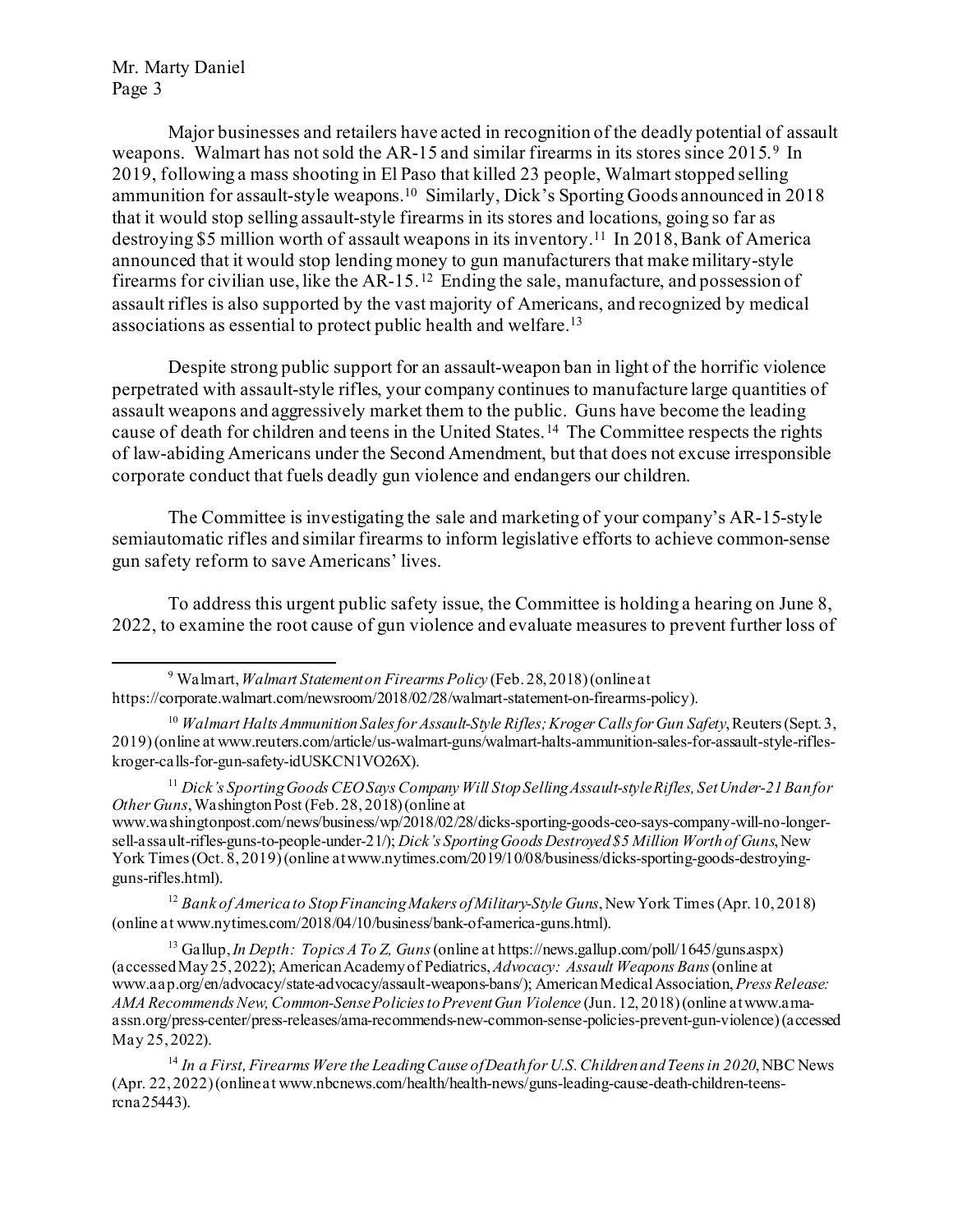life from firearms. This is the first of multiple hearings the Committee intends to hold on this important issue. To inform our hearing, as well as legislative efforts to achieve common-sense gun safety reform to save Americans' lives, the Committee needs information and documents related to the manufacture, sale, and marketing of your company's AR-15-style semiautomatic rifles and similar firearms.

For these reasons, please provide written responses to the following questions by June 2, 2022. Your responses should cover your company and any parent company, subsidiary, or other affiliated entity:

- 1. What is your company's annual gross revenue and profit from sales of semiautomatic rifles based on the AR platform and similar variants ? Please provide this information from 2012 to 2022.
- 2. How many semiautomatic rifles based on the AR platform and similar variants have been sold by your company each year to distributors, retailers, consumers, and government agencies? Please provide this information broken down quarterly from 2012 to 2022.
- 3. How much does your company spend annually on advertising and marketing semiautomatic rifles based on the AR platform and similar variants? Please provide this information from 2012 to 2022.
- 4. How much does your company spend annually on lobbying federal and state governments, either directly or indirectly? Please provide this information from 2012 to 2022.
- 5. How much funding does your company provide to the National Rifle Association? Please provide this information from 2012 to 2022.
- 6. Does your company monitor or track deaths or injuries caused by semiautomatic rifles based on the AR platform and similar variants that you manufacture? If so, please provide the total number of deaths and injuries that have resulted from the use of such firearms from 2012 to 2022. Please also identify whether these deaths occurred by suicide, accident, or homicide.
- 7. Does your company monitor or track crimes attempted or carried out with semiautomatic rifles based on the AR platform and similar variants? If so, please provide the total number of crimes attempted or carried out with semiautomatic rifles based on the AR platform and similar variants from 2012 to 2022. Please also identify the type of crime, the location in which the crime occurred, and any other details tracked by your company.
- 8. The Bushmaster XM-15 used in the Buffalo attack was easily modified by the shooter to accept high-capacity magazines. Does your company monitor or track crimes attempted or carried out with a modified firearm originally manufactured